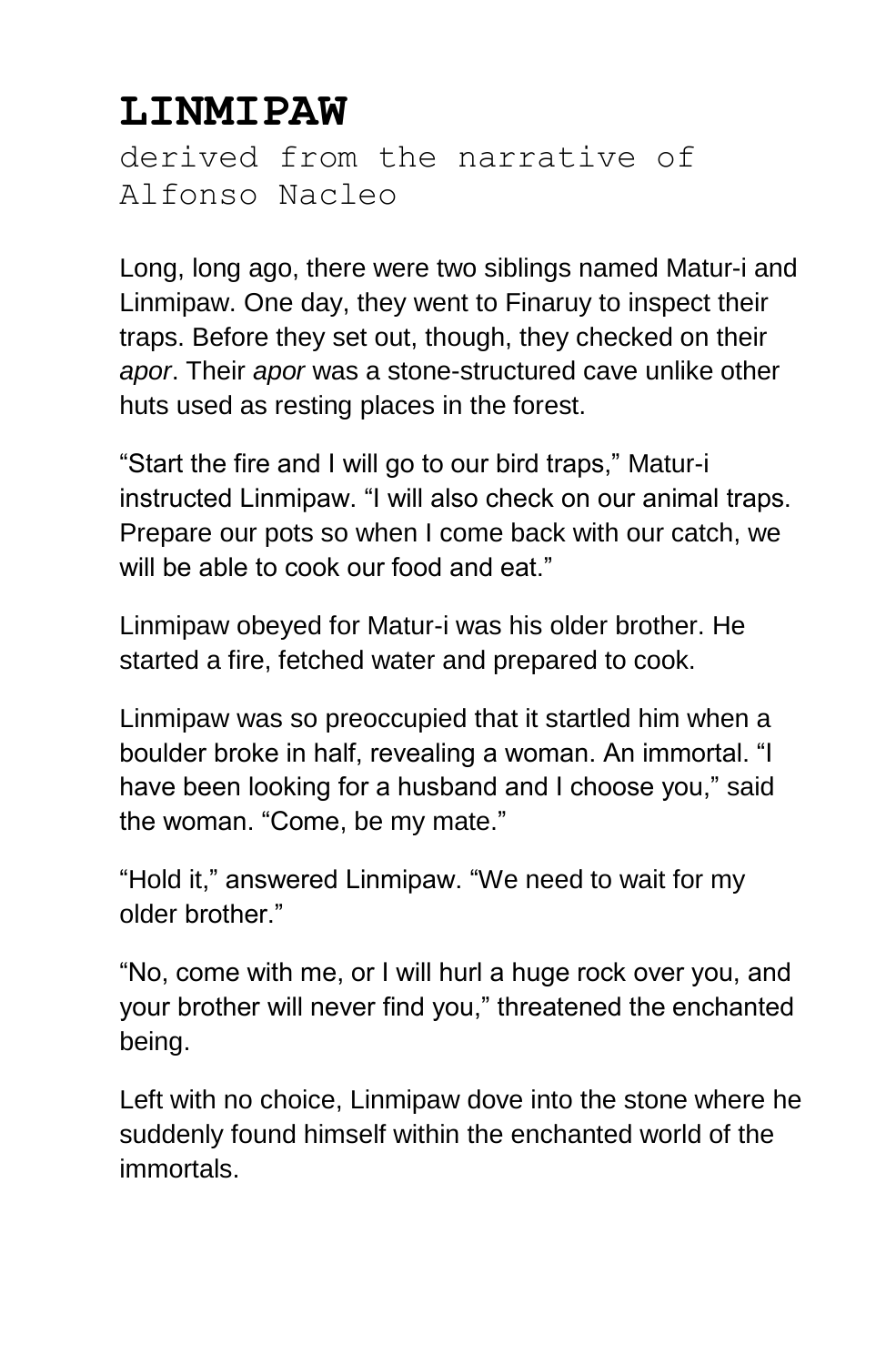When Matur-i returned, he was puzzled to see Limipaw, whose feet were buried in the ground, caught between the boulders.

"What are you doing there?" asked Matur-i.

"Forgive me, brother, but I have been forced by an immortal into marrying her," Linmipaw replied.

"That cannot be. Tell her you must return home and seek our father's permission for he might think that I hurt or killed you," said Matur-i.

"I can no longer leave from here," answered Linmipaw. "Please tell father that I am here if he wishes to speak to me."

"But our father is old and can no longer walk."

"I am sorry. There is nothing else that I can do," Linmipaw said.

"So be it, then." Matur-i said, mournful. "Let me just cook this wild dove for our meal."

"It is not necessary, brother. There are plenty of chickens and hogs here. When you come to see me, I will fill your traps with animals that you could carry in your hunting pole."

"But that will be too strange. How will father ever believe the story that I will tell him?"

"Don't worry, father will believe you," Linmipaw said. "When you come to visit me again, you will see that the rock will have gradually covered me. In a year, this rock will come up to my knees. It shall grow bigger and the time will come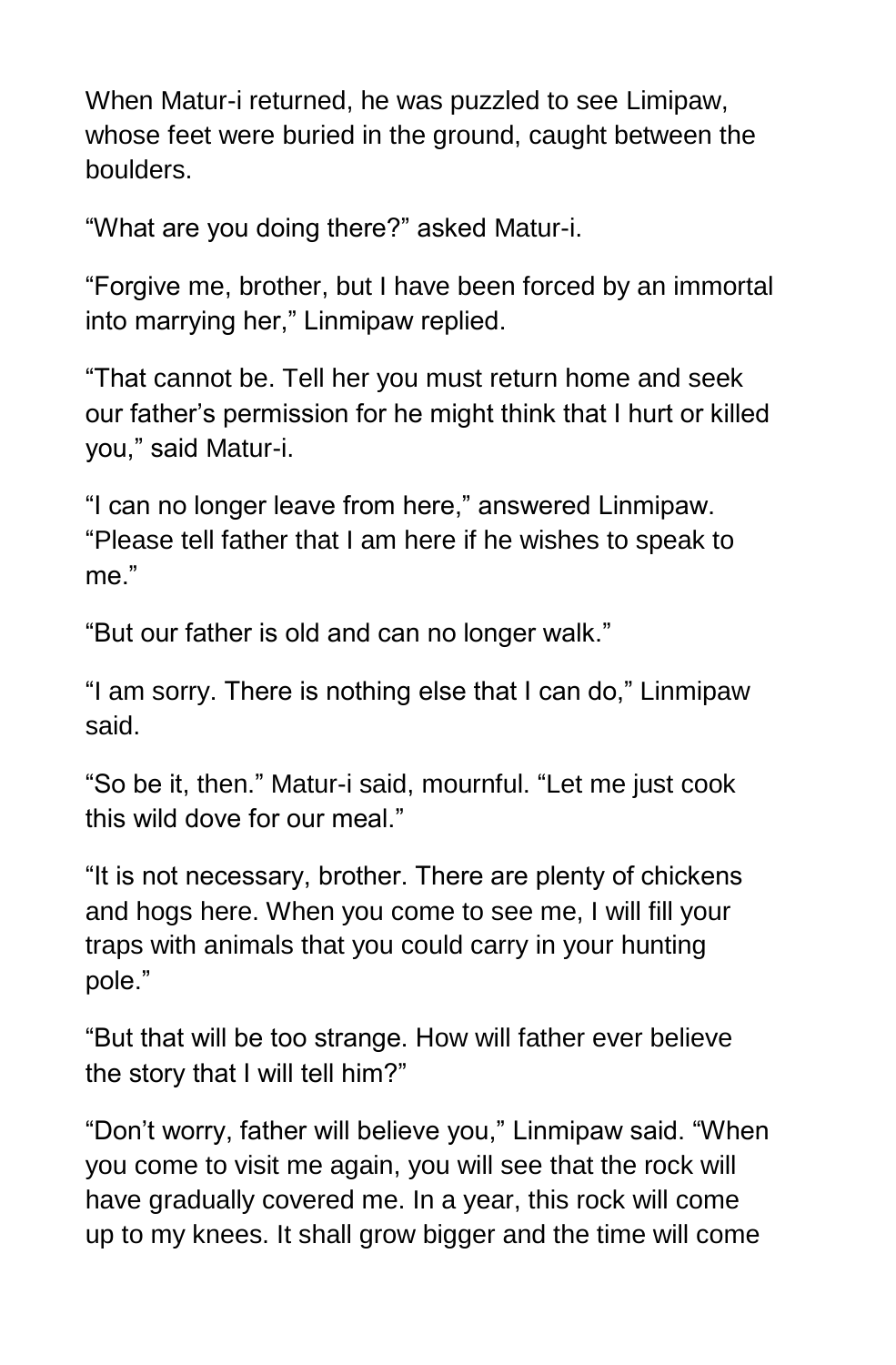that you will no longer see me. But I will still be here, and we can still talk."

True enough, a year later, the boulder reached Linmipaw's knees. But they were still able to tell each other stories.

On one occasion, though it was still early, Matur-i bid farewell. "I'm going home before it gets dark."

"Stay a while," Linmipaw said. "It is still some time before night sets in." From the enchanted world, Linmipaw knew exactly when the sun would set. When he sensed the approach of dusk, he would tell Matur-i that it is time to go home. Before nightfall, he also told his brother to go to the traps where an animal was laid for Matur-i to take home.

Matur-i was curious. He asked his brother where Linmipaw got those animals that he put in the traps. "Come and see for yourself," Linmipaw told Matur-i. From a concealed crack on the boulder, Linmipaw allowed Matur-i a peek into the world of enchantment. Matur-i saw many caged animals. "How were they able to wander into the traps?" asked Matur-i.

"We slay the animals and after eating them, we throw their bones into the traps. When the bones reach the mortal realm, the animals come alive again," explained Linmipaw.

Matur-i now understood why the animals were no longer strong when he took them from the traps. "Can you keep the animals alive before throwing them into the traps, then perhaps they will be tastier?" he asked Linmipaw.

"It will be hard for you to catch the animals if we do not slay them first," answered Linmipaw.

"Could we just try?" asked Matur-i.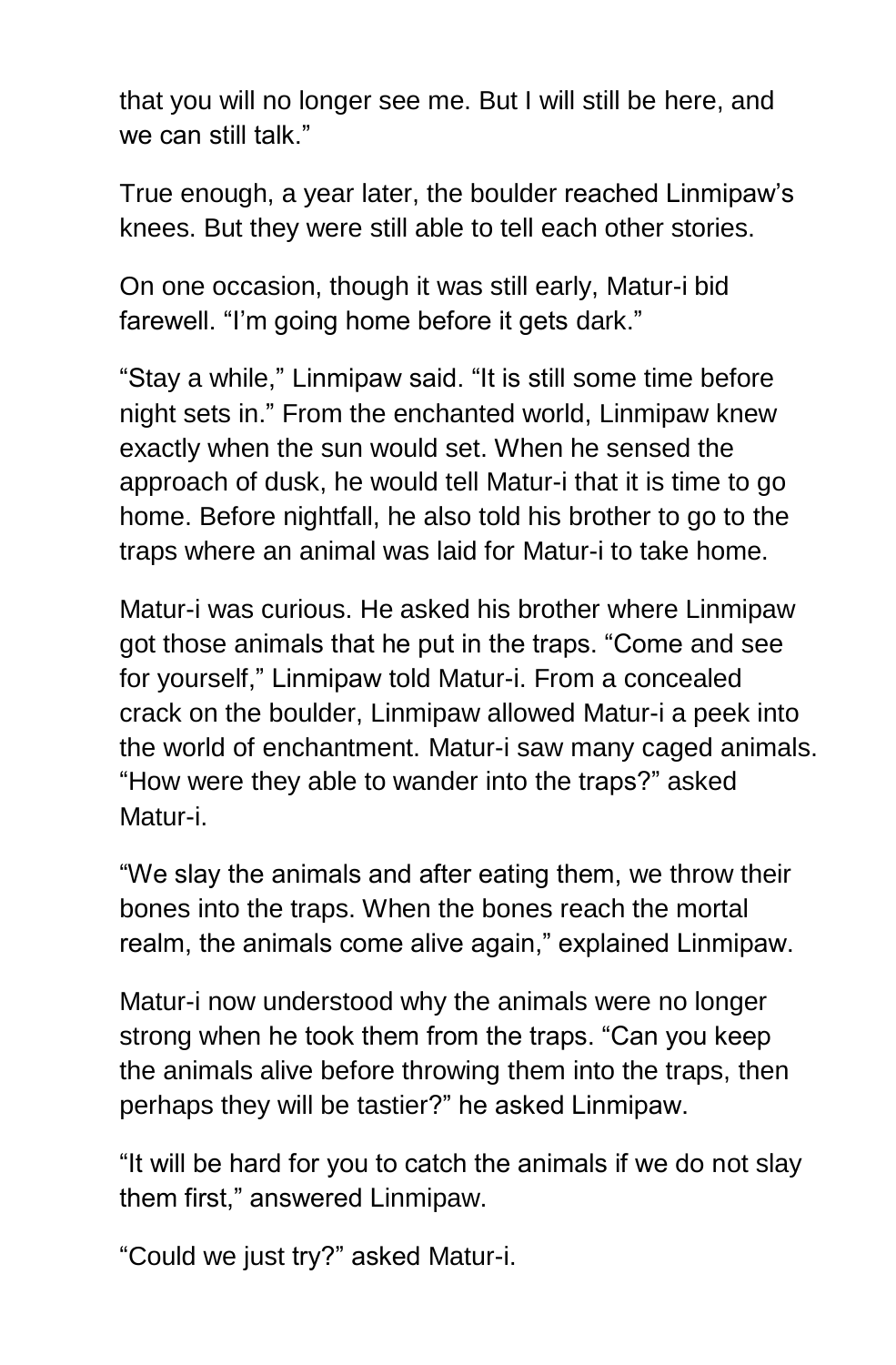Linmipaw dropped a live wild boar into Matur-i's trap. Despite his agility, Matur-i could not catch the animal, and was unable to pierce it with his spear. The boar dodged the spear and was even able to jump over the trap. Animals that had not been slain in the enchanted world truly possessed supernatural strength.

"What you have said is true," said Matur-i. He was truly astonished.

"Never mind, I will be sure to drop only newly slain animals into your trap to give you fresh meat," Linmipaw answered.

Once, Linmipaw asked Matur-i, "Brother, the next time that there is a feast, could you please bring us pork fat for oil?"

"Is that all? I shall be sure to bring you some," replied Matur-i.

Years passed and the boulder reached Linmipaw's waist, chest, and head. Matur-i never failed to bring home birds, wild boar and deer that Linmipaw dropped into his traps. In turn, Matur-i never forgot to bring pig's fat for his brother.

During one of his visits, Matur-i asked Linmipaw, "How many children do you have now?"

"I have three. Two girls and a boy," Linmipaw said.

"That is good to know," said Matur-i.

Suddenly, there was a trace of sadness on Matur-i's face. "Forgive me for I bear some bad news. Our father grows weaker each day. His time is drawing near," Matur-i said. Linmipaw was stricken with grief.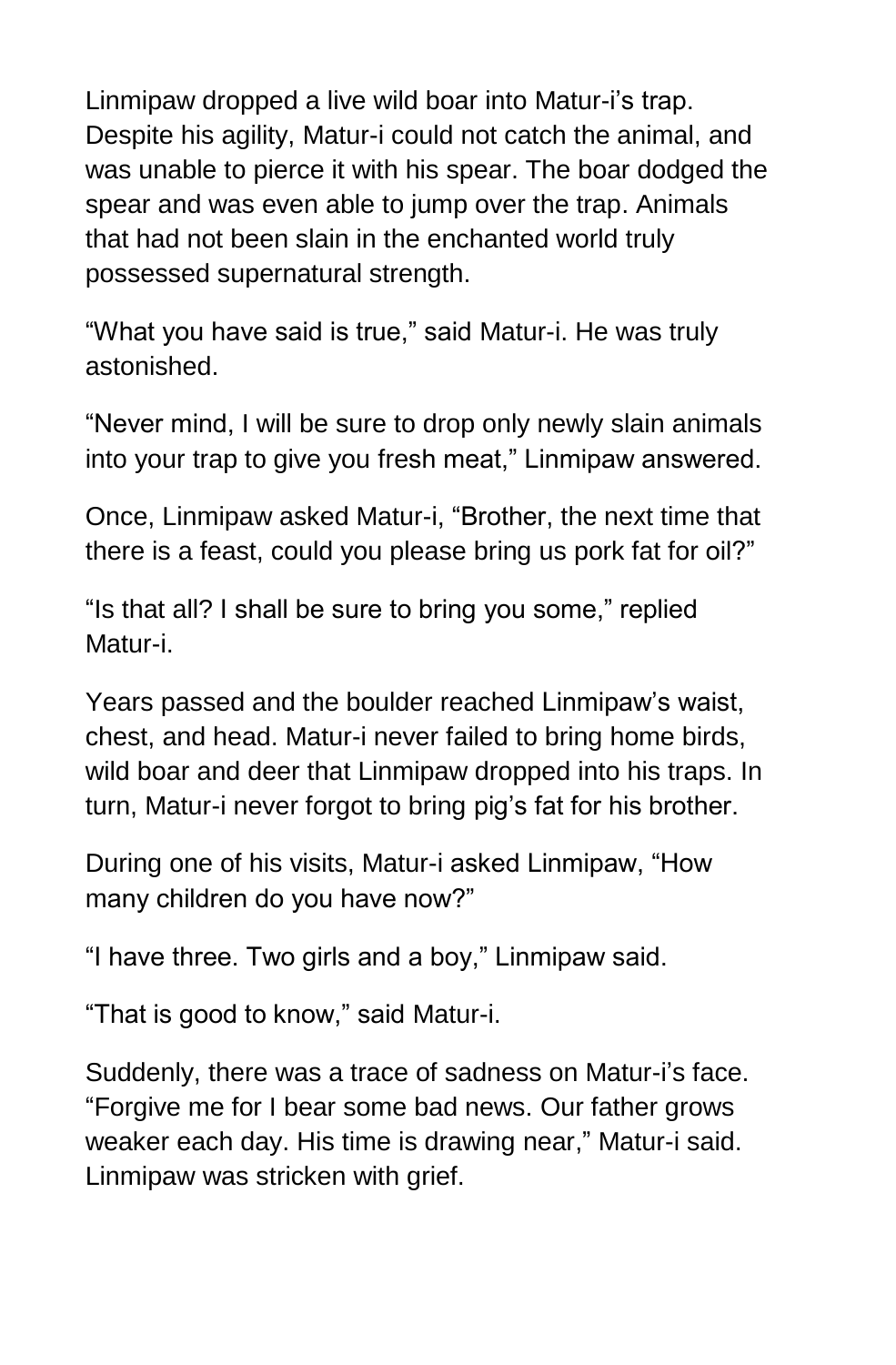"It seems that when father dies, we won't have enough food to feed the people during the wake," Matur-i said.

"Don't worry, brother. In the event of father's death, just borrow animals from our neighbors and tell them that you will replace these. Then come here and I shall place animals in your trap for you to give in exchange for the ones you owe," said Linmipaw.

When their father passed away, Matur-i borrowed a big hog from his neighbor to feed people who condoled with him. His agreement with the hog's owner was that he would give three wild boars in exchange for the large hog.

Two weeks after their father's burial rites, Matur-i went to the forest of Finaruy to talk with Linmipaw. "Our father has been buried," he said.

"Then all is well. What is needed for the animal you slew and fed the people with?" Linmipaw asked.

"We agreed on three wild boars as replacement for the large hog," Matur-i answered.

Linmipaw killed three wild boar and dropped them into Matur-i's trap. The wild boar came to life. "Go ahead and check your traps, brother. The three wild boar that you need are there."

Matur-i went home to Fiallig to ask his neighbor's sons to help him carry the wild boar for he was unable to bring all of them back by himself.

Matur-i told his neighbor, "As agreed, here are three wild boars in exchange for the big hog you lent me."